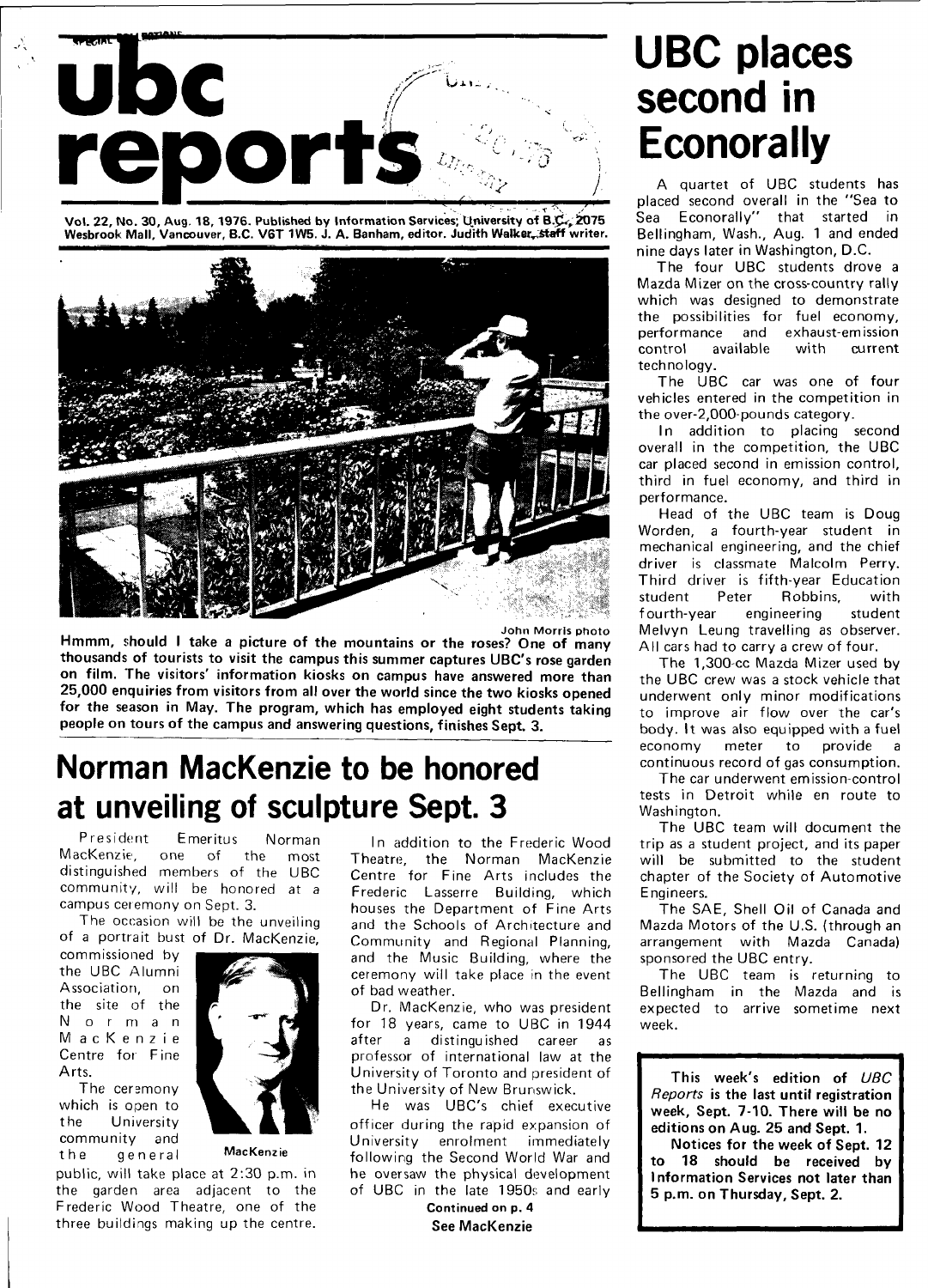# **The rush is over, you say?**

### **Take a closer look . . .**

Now that Summer Session is finished we can all breathe a sigh of relief and relax for a few weeks, right? Wrong.

All over this campus, from the Awards Office to the Traffic Office to all the academic departments, people are scurrying about, trying to get ready for the rush of the fall term. There's a lot of work to be done, and while, from outside the University gates, it may look like the ideal time to take a holiday from UBC, inside these gates the story is quite different.

#### For instance:

During the next three weeks the Traffic Office expects to issue most of the annual 17,000 parking stickers it gives out. About 2,000 stickers have been issued so far since they became available Aug. 1, but the rush will begin this week. (Anytime after pay day, which was last Friday, the office explained.) An extra five or six students have to be hired for the rush



John Morris photos

**Physical Plant employee George Jarvin examines one of more than 30 new tri-lights that are being installed this summer to improve campus lighting in the long winter evenings ahead. 2/UBC Reports/Aug. 18, 1976** 

of registration week, when a kiosk will be set up in B Lot to handle all general parking permits.

If you want to avoid the rush, try going to the Traffic Office on Wesbrook Mall early in the morning or even after dinner. They will be issuing permits from 7:30 a.m. to 9:00 p.m. seven days a week.

This is the most crucial time of the year for the Bookstore. During these next few weeks, the setting up of several hundreds of thousands of books in the Armory must be completed for the after-registration rush. The books must be checked, priced, recorded, and set up in categories on temporary shelves, a

Summer Session must be returned to the publishers in the next few weeks in order for refunds to be granted. And while the Bookstore has the space available in the Armory, the \$100,000 worth of books which will go on sale during the Bookstore's annual November sale must be checked and priced.

A special problem facing the Crane library for the blind this time of year is getting as many textbooks recorded as possible — without knowing for sure which courses the blind students may be registering for, and which courses have changed textbooks. The Crane library is anticipating a record enrolment this year of more than 50 blind students. More out-of-province masters and doctoral students are coming to UBC, perhaps because of what the Crane library has to offer them, says librarian Paul Thiele.

For blind students who are new to UBC, the library is arranging counselling and mobility training so that the students can get used to the campus before the crowds arrive.

If you can spare a couple of hours a



**Helping to turn the Armory into a giant bookstore are Yolande DeVisser and Jim Stevenson. The after-registration sale of texts and supplies takes three months of solid work to set up.** 

project which takes from the end of May until the beginning of September. Extra cashiers must be hired for that week. The books which will be sold in the Bookstore itself must be arranged — and this year that's all third- and fourth-year Arts books, English 100 texts and all Medicine and Dentistry texts.

The normal staff of 65 will be expanded to more than 100 during this busy period, setting up the new and returning the old. All the unsold texts used during Intersession and week to read for the Crane library, they'd appreciate it. The number of volunteer readers is down to 27 right now from their average of about 40 volunteers. And they'll be needing lots of help in the next month. Call the Crane library at 228-6111.

One of the busiest places on campus during the summer is the Registrar's Office, especially this summer and these few weeks. General campus budget cuts reduced this year's summer help to about 13 students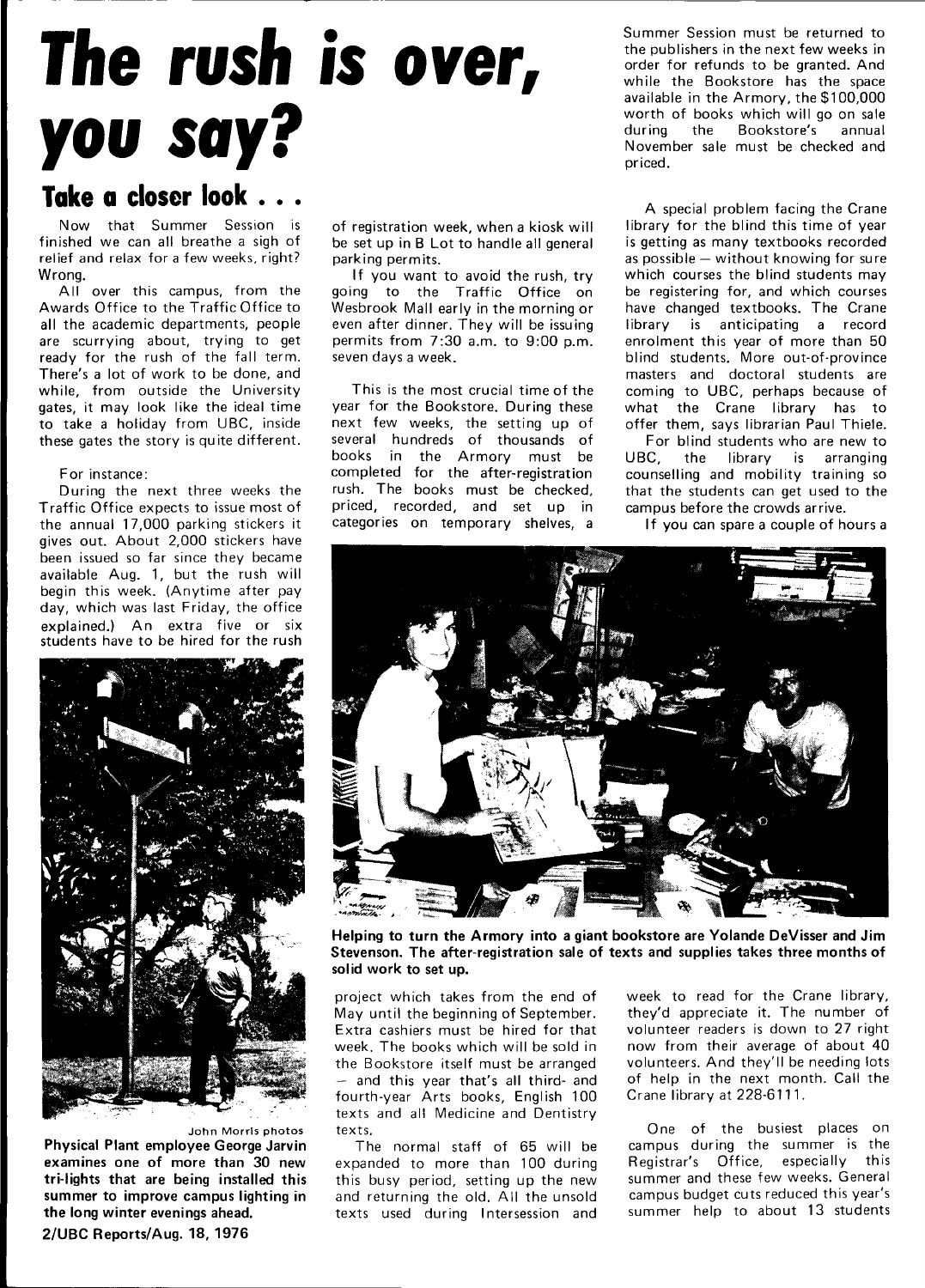from the previous years' 30 extra helpers.

The office has processed 15,000 new applications for acceptance to UBC for the fall, not including



**Getting out the mail in the Registrar's Office these days is an immense task, as mail clerk Greta Hewstan can tell you. More than 16,000 Authorization to Register forms were mailed one week — and that's 50 bags of mail.** 

applications to Graduate Studies and professional schools. Some 7,000 of those applications were accepted. About 25,000 Authorization to Register forms have been mailed, and the office is in the middle of indexing by course and section more than 140,000 course cards which must be ready for registration week. All the data processing and card punching for the forms and cards has kept the Computing Centre busy this summer as well.

Along with regular registration processing, the Registrar's Office staff is also beginning the work of registering students who want evening and weekend credit programs, and dealing with those students who have applied late or who want to change programs at the last minute.

And then there's registration itself. John Piercy, the fellow in the Registrar's Office with the unenviable task of organizing registration, will hire about 100 students for that week of Sept. 7 to 10. He sees registration as "a messy business at best, no matter how you do it" but anticipates no real problems this year.

One of the biggest causes of

confusion during registration is that so many students don't know what courses they're going to take, Mr. Piercy says. They don't take advantage of the fact that most faculties offer counselling and course approval during the summer for students.

Dick Shirran, director of Student Services, echoes that complaint. Students leave counselling until the last possible moment, it would seem. Student Services, which provides course-counselling services to in-coming students on an appointment basis, is currently experiencing one of its heaviest periods of work.

Mr. Shirran says his team of counsellors is seeing approximately 75 showing up for the orientation<br>sessions, which include an sessions, which include an introduction to life at UBC as well as a "treasure hunt" that requires students to locate campus landmarks or rooms where they can pick up registration material.

The Housing Office has taken on two or three extra employees this week to prepare assignment cards for campus residences and to begin processing cancellations by students who failed to confirm their room reservations by Friday of last week.

The Housing Office has a waiting list of about 4,000 students who want on-campus accommodation, about 700 more than last year, according to the



**Another pile of forms to be folded and stuffed into envelopes. Stephanie Ellis clears a space on her desk where assistant registrar John Piercy can put the next load of Authorization to Register forms. And still manages a smile!** 

open for Wednesday evening counselling sessions.

"It's one of our busiest times of year," he says. "I always find it hard to believe that students who made a commitment to come to UBC months ago have given so little thought to choosing courses for the coming year. Most of them will spend more time planning their vacations than they will in planning their future careers."

In an attempt to prepare new students for life at UBC, the office has also been running orientation meetings for in-coming students at 2 and 7 p.m. Monday through Friday and on Wednesday evenings and Saturday afternoons.

About 60 students a day have been

students each day. The office is also acting director of the Housing Office, M ichael Davies.

> "We have a fairly steady stream of people coming in each day to have their names added to the waiting list," he said.

And, of course, the office that must deal with processing all the extra help hired during this period in the University year is Employee Relations. They're busy hiring and documenting the temporary workers these days as well as recalling for work in September the sessional employees in areas such as Physical Plant and Food Services who are needed during the Winter Session.

So you see, things are not always what they might appear to be from outside the University gates.

**UBC Reports/Aug. 18, 1976/3**